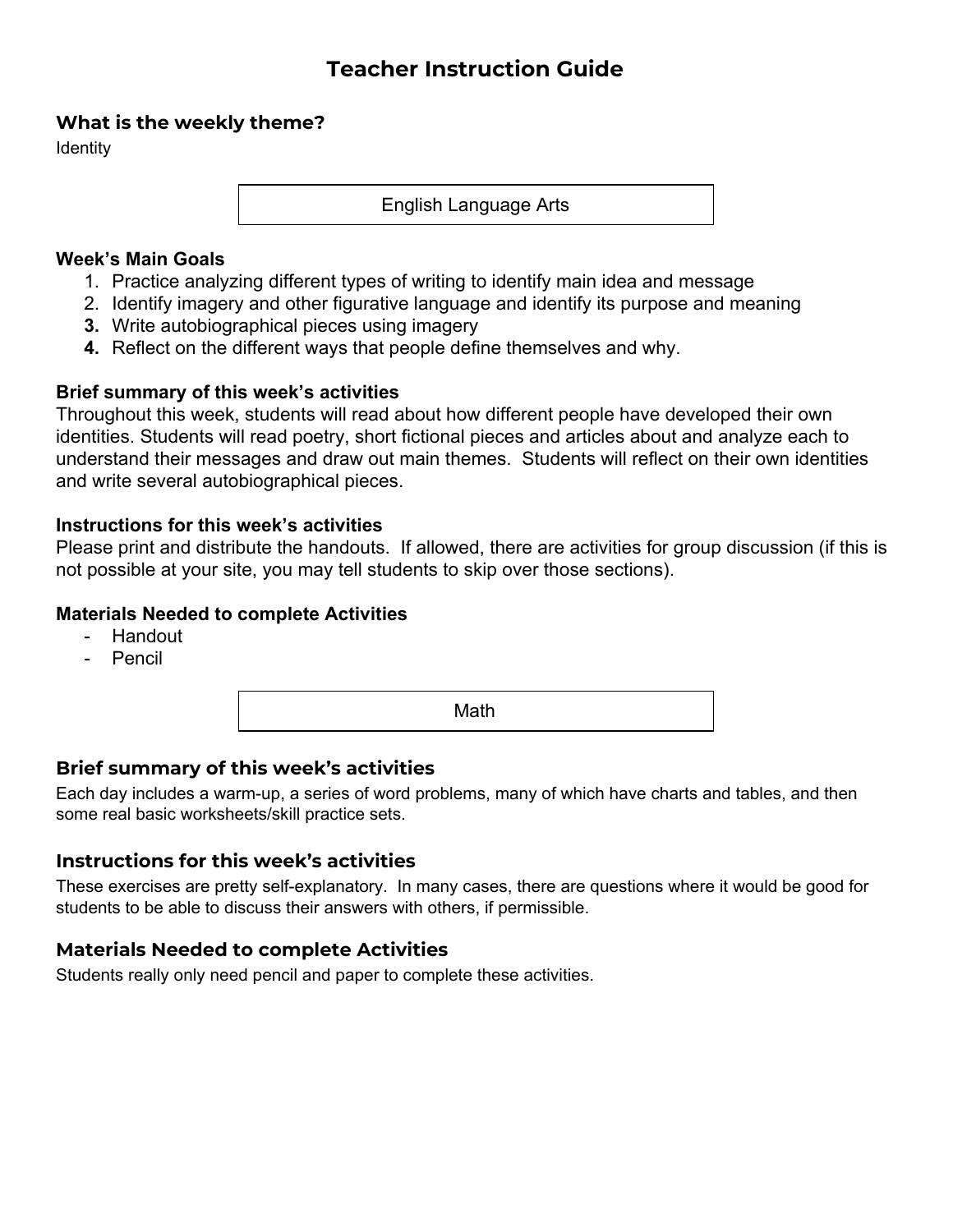#### **Science**

#### **Week's Main Goals**

- 1. Learn about DNA and Genes
- 2. Learn about Chromosomes
- 3. Learn about our most unique identity (our fingerprints)
- 4. Learn about the human brain
- 5. Learn about our multiple intelligences

### **Brief summary of this week's activities**

This week, students will explore various components that make up our identities. Students will explore DNA, Chromosomes, the human brain, fingerprints, and multiple intelligences. Each day, students will read information about each of these topics, answer questions about what they read, and respond to a written task.

### **Instructions for this week's activities**

Please print out the packet and distribute to students. If possible, students can share their written responses with the class.

### **Materials Needed to complete Activities**

- Handouts
- Pencils
- Colored pencils, crayons or water-based markers (if available)

Civics / Social Studies

### **Week's Main Goals**

- **1.** Learn about identities
- 2.

### **Brief summary of this week's activities**

Throughout this week, students will read about how identity plays a role in our nationality, ethnicity, diversity, and more.

#### **Instructions for this week's activities**

Please print and distribute the handouts. If allowed, there are activities for group discussion (if this is not possible at your site, you may tell students to skip over those sections).

### **Materials Needed to complete Activities**

- Handout
- Pencil